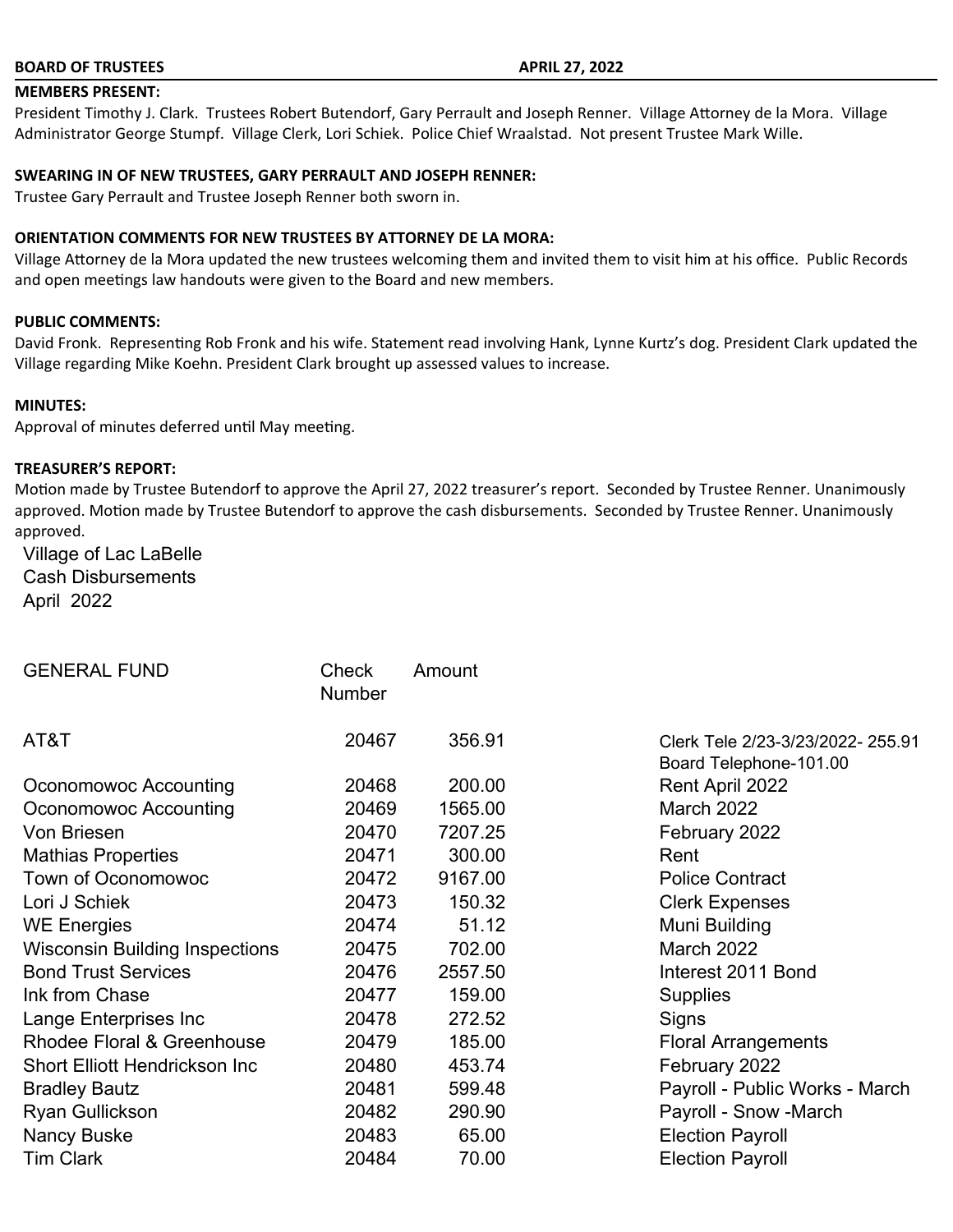| Sandra Gregware<br><b>Becky Gross</b><br><b>Christine Snodgrass</b><br><b>Steve Snodgrass</b><br>Lori Schiek<br>Lori Schiek<br>George Stumpf<br>George Stumpf<br><b>CHASE</b><br><b>Wisconsin Dept of Revenue</b><br><b>WI Retirement System</b>            | 20485<br>20486<br>20487<br>20488<br>20489<br>20490<br>20491<br>20492<br>EFT.<br>EFT.<br>EFT. | 75.00<br>65.00<br>75.00<br>70.00<br>1773.52<br>326.53<br>3241.00<br>36.32<br>1360.70<br>74.95<br>561.30 |          | <b>Election Payroll</b><br><b>Election Payroll</b><br><b>Election Payroll</b><br><b>Election Payroll</b><br>Payroll - Clerk-April 2022<br>Payroll- Treasurer - April 2022<br><b>GM</b> payroll<br><b>Election lunch</b><br>Payroll Taxes - April 2022<br>Payroll Taxes - April 2022<br>WRS Retirement - April 2022 |
|-------------------------------------------------------------------------------------------------------------------------------------------------------------------------------------------------------------------------------------------------------------|----------------------------------------------------------------------------------------------|---------------------------------------------------------------------------------------------------------|----------|--------------------------------------------------------------------------------------------------------------------------------------------------------------------------------------------------------------------------------------------------------------------------------------------------------------------|
| <b>Total General Fund</b>                                                                                                                                                                                                                                   |                                                                                              |                                                                                                         | 32012.06 |                                                                                                                                                                                                                                                                                                                    |
| Village of Lac LaBelle<br><b>Cash Disbursements</b><br>April 2022                                                                                                                                                                                           |                                                                                              |                                                                                                         |          |                                                                                                                                                                                                                                                                                                                    |
| <b>SEWER FUND</b>                                                                                                                                                                                                                                           |                                                                                              |                                                                                                         |          |                                                                                                                                                                                                                                                                                                                    |
| Oconomowoc Accounting<br>City of Oconomowoc-Wastewater<br><b>WE Energies</b><br>Area Septic Installation<br><b>Axley Brynelson LLP</b><br><b>Oconomowoc City Utilities</b><br>CentryLink<br><b>Oconomowoc City Utilities</b><br><b>Starnet Technologies</b> | 20458<br>20459<br>20460<br>20461<br>20462<br>20463<br>20464<br>20465<br>20466                | 390.00<br>4950.41<br>225.83<br>535.50<br>1360.00<br>234.52<br>130.42<br>32080.05<br>360.00              |          | March 2022<br>March 2022<br><b>March 2022</b><br><b>Maintenance and Service</b><br>February 2022<br><b>March 2022</b><br>February and March 2022<br>2022 Rec Fees<br>Data Charges                                                                                                                                  |
| <b>Total Sewer Fund</b>                                                                                                                                                                                                                                     |                                                                                              |                                                                                                         | 40266.73 |                                                                                                                                                                                                                                                                                                                    |
| <b>SPECIAL REVENUE FUND</b>                                                                                                                                                                                                                                 |                                                                                              |                                                                                                         |          |                                                                                                                                                                                                                                                                                                                    |
| <b>Waste Management</b>                                                                                                                                                                                                                                     | 20492                                                                                        | 2992.71                                                                                                 |          | <b>Garbage Collection- March 2022</b>                                                                                                                                                                                                                                                                              |
| <b>Total Special Revenue Fund</b>                                                                                                                                                                                                                           |                                                                                              |                                                                                                         | 2992.71  |                                                                                                                                                                                                                                                                                                                    |
| <b>CAPITAL PROJECTS</b>                                                                                                                                                                                                                                     |                                                                                              |                                                                                                         |          |                                                                                                                                                                                                                                                                                                                    |
|                                                                                                                                                                                                                                                             |                                                                                              |                                                                                                         | 0.00     |                                                                                                                                                                                                                                                                                                                    |
| <b>Total Checks</b>                                                                                                                                                                                                                                         |                                                                                              |                                                                                                         | 75271.50 |                                                                                                                                                                                                                                                                                                                    |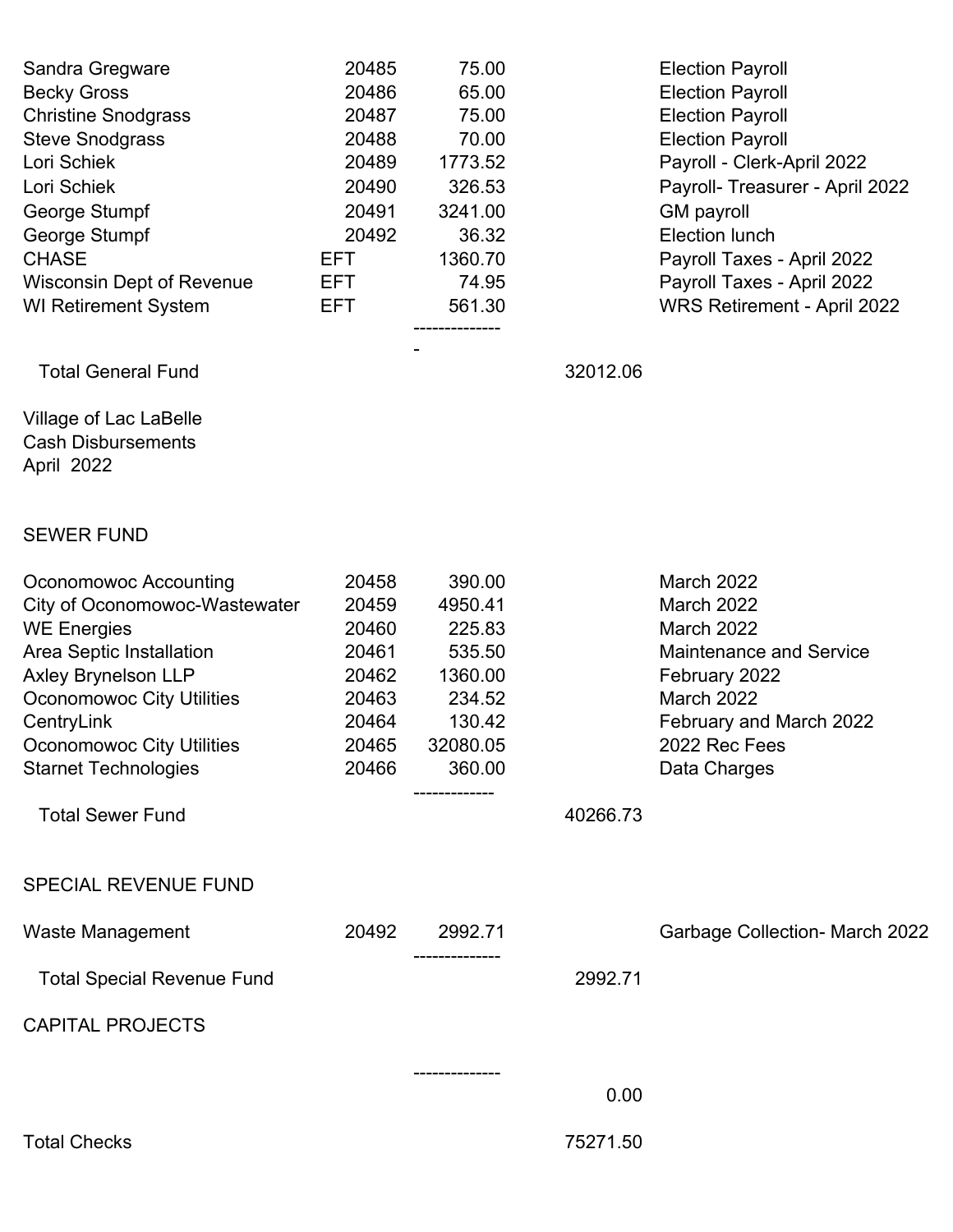### **ANNUAL APPROVAL OR REAPPROVAL OF APPOINTMENTS TO PLAN COMMISSION, BOARD OF REVIEW AND BOARD OF APPEALS:**

President Clark updated the Board with the following names: Plan Commission: George Stumpf, Chairperson. Nancy Buske, Jason Dvorak, Mike Koehn, Mike Rowe, Steve Snodgrass, Mark Wille and Rick Pease alternate. Mark Mickelson Village Engineer.

Board of Review, Joe Renner Chairperson. Members, Doug Findlay, Don Paul, Rick Pease and Tim Clark. Mike Grota, Appraiser.

Board of Appeals, Bob Carr, Chairperson. Members, Lisa Conley, Dean Koenigs, Kim Peterson and Mike Teofilo. Motion made by Trustee Renner to approve the appointments. Seconded by Trustee Butendorf. Unanimously approved.

# **CONSIDERATION AND POSSIBLE ACTION REGARDING THE RENEWAL OF THE FOLLOWING BARTENDER LICENSES: LILLIAN ROTT, MADISON ZIMBAL, SHARON JONES, EMILY JEAN, NICKOLAS BLACKWELL AND MACKENZY LEHMANN:**

Police Chief Wralstaad informed the Board background checks on all applicants have been approved. Motion made by Trustee Butendorf to approve the bartender licenses for Lillian Rott, Madison Zimbal, Sharon Jones, Emily Jean, Nickolas Blackwell and Mackenzy Lehmann. Seconded by Trustee Perrault. Unanimously approved.

### **CONSIDERATION AND POSSIBLE ACTION REGARDING THE APPROVAL OF A CERTIFIED SURVEY MAP FOR JOHN W. MARKS:**

President Clark updated the Board concerning the certified survey map. Motion made by Trustee Butendorf to approve the certified survey map for John W. Marks. Seconded by Trustee Perrault. Unanimously approved.

### **DISCUSSION AND POSSIBLE ACTION RELATED TO BUILDABLE ACREAGE ON SAEGER WEST:**

President Clark updated the Board. Mark Wille and Mike Koehn have reached out to President Clark concerning prospective buyers. Discussion amongst the Board members concerning the acreage on Saeger West. Do we sell it. How many lots. Septic or sewer. Hunting rights. No action taken.

# **CONSIDERATION AND POSSIBLE ACTION RELATED TO THE PLANTING OF TREES TO BE DONATED TO THE VILLAGE BY THE CLUB AT LAC LABELLE:**

President Clark updated the Board. \$40,000 worth of trees are being donated to the Village from The Club at Lac LaBelle. Targeted areas for the trees above the three retention ponds. Discussion had concerning maintenance of the trees. The Club at Lac LaBelle said they would maintain the trees. Village Engineer Mickelson asked to get a mapping of the trees. No action taken.

### **UPDATE, IF AVAILABLE, REGARDING WESTERN LAKES FIRE DEPARTMENT SURVEY:**

President Clark updated the Board. Village had the highest percentage return of the communities. 30 surveys returned.

**UPDATE ON FINANCIAL PROJECTIONS AND WHEN A VILLAGE REFERENDUM MIGHT BE REQUIRED. NO ACTION WILL BE TAKEN:** President Clark updated the Board concerning financials.

# **DISCUSSION AND POSSIBLE ACTION REGARDING THE RENEWAL OF THE VILLAGE'S INSURANCE POLICY WITH R&R INSURANCE:**

Village Administrator Stumpf updated the Board regarding issues with the Cloud and cyber security. Discussion amongst Board members. The cost of insurance this year is \$10,973. Motion made by Trustee Butendorf to approve. Seconded by Trustee Renner. Unanimously approved.

### **VILLAGE ADMINISTRATOR'S REPORT:**

Village Administrator Stumpf updated the Board concerning sewer problems and gave an update on road repairs. Village Administrator Stumpf informed the Board Village Engineer Mickelson applied for the grant for the streambank project. Discussion amongst the Board concerning speed limit solar signs or battery operated.

**UPON A DULY MADE MOTION TO ENTER INTO A CLOSED SESSION, PURSUANT TO WIS. STAT. SECTION 19.85(1)(C) THE BOARD MAY CONSIDER THE STATUS OF NEGOTIATIONS WITH THE CITY OF OCONOMOWOC RELATED TO THE PORTION OF COST THE VILLAGE OF LAC LABELLE WILL BE RESPONSIBLE FOR RELATED TO REBUILDING THE BOAT LAUNCH THAT PROVIDES ACCESS TO LAC LABELLE:**

Item deferred.